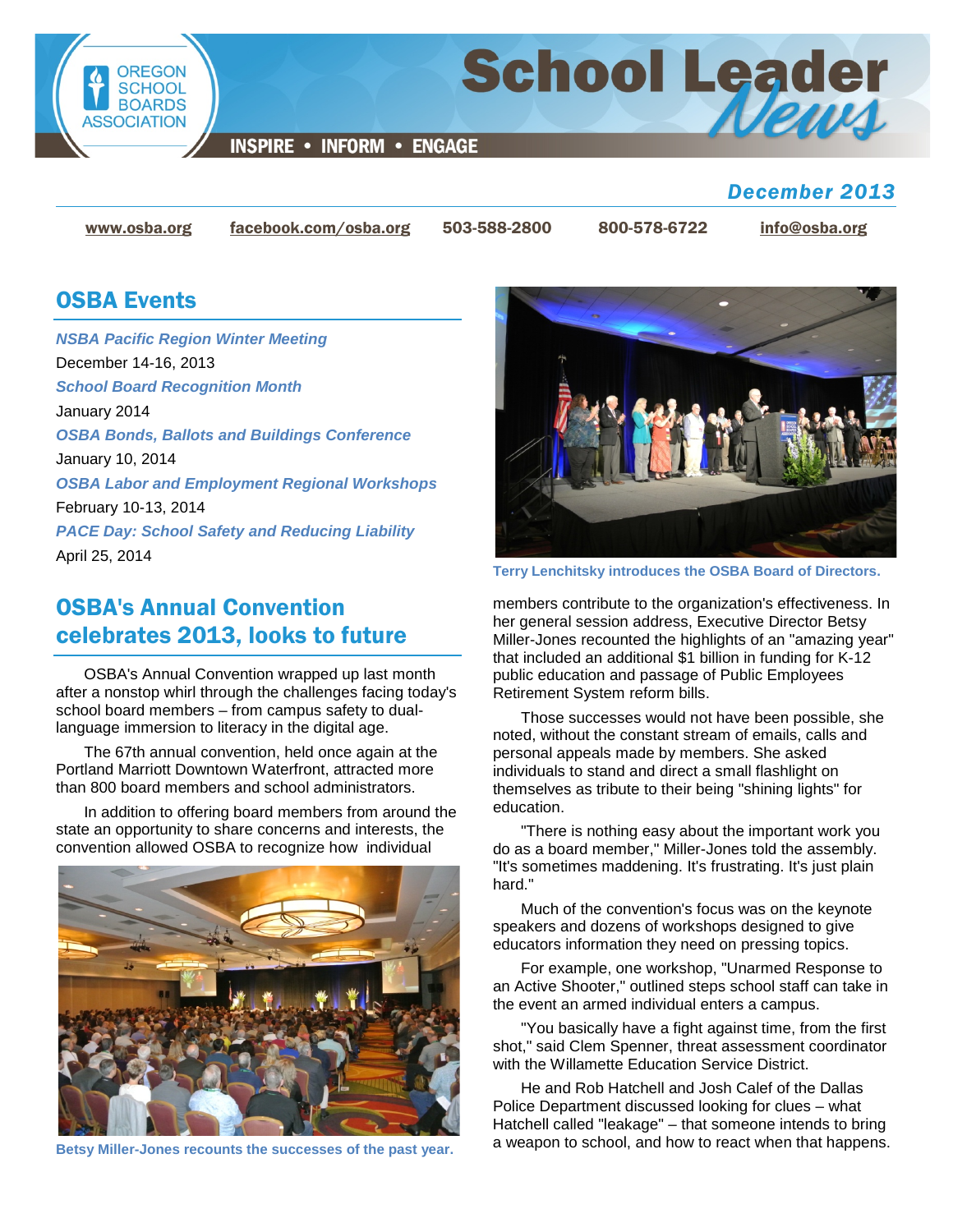"You have to plan how to initiate an attack because it doesn't come naturally to most people," Hatchell said.

After a discussion of how to disable a shooter, Hatchell led a scenario in which John Barnett, a new board member from Siuslaw, posed as a shooter trying to enter the room. He was mobbed by audience members waiting just inside the door.



**Members participate in a scenario during the "Unarmed Response to an Active Shooter" workshop at convention.**

In "Effective Biliteracy Instruction," bilingual teacher Nubia Green and other staff from the Salem-Keizer School District showed how teaching Spanish speakers simultaneously in their native language and English helps improve comprehension and test scores.

"What they learn in one language transfers to another language," said Dave Bertholf, principal at Scott Elementary School.

Keynote speakers included author and educator David Warlick, who described how being literate in the digital age requires separating the truth from lies and distortion.

Another keynote speaker, author Paul Tough, talked about research into how young children benefit from nurturing, and how character traits such as hope and resilience are just as important as intelligence.

Doris McEwen, the Oregon Education Investment Board's deputy director for curriculum and instruction, delivered a critical issues address on how willpower is the critical ingredient for erasing the achievement gap.

"You bring hope to our children," she told more than 200 listeners. "You are their surrogate parents."

### Honor the school board in January!

January is time to acknowledge the school board and its role in supporting student achievement. Gov. Kitzhaber has proclaimed January 2014 as School Board Recognition Month. OSBA has a list of resources to help you celebrate in your district:

[http://www.osba.org/Resources/Article/Community\\_Relati](http://www.osba.org/Resources/Article/Community_Relations/Events_SBMonth.aspx) [ons/Events\\_SBMonth.aspx](http://www.osba.org/Resources/Article/Community_Relations/Events_SBMonth.aspx) 

## Vocational education is key to Oregon's economic future

I have to admit it: There's a temptation to spend the words in my last column as OSBA president on a recitation of how far we've come as an organization.

Not that those accomplishments are not worthy of celebration. But having relived those successes through our recent annual convention, I want to once again look ahead to what I believe is a critical challenge facing Oregon's schools:



Terry Lenchitsky OSBA President

reestablishing our vocational education programs.

As I said in my convention speech, employers across the state are preoccupied with finding skilled employees who can tackle the jobs that need doing now. They need welders, electricians, pipe-fitters and sheet-metal workers.

This is far from a business-only issue. As we move toward our 40/40/20 goals, we cannot abandon young men and women in the 20 percent category – those who will not obtain an advanced degree – to minimum-wage jobs. After all, as author Paul Tough reminded us in his keynote convention speech, I.Q. alone is not the only indicator of future success. Many of our young people have other important attributes – imagination, grit, perseverance – and they are just waiting for the right opportunity to unlock the magic inside them.

I'm a college graduate myself, so I understand how much that advanced degree can be worth. But I also ran my own business for more than 30 years, and I can tell you that without skilled workers our state economy would come to a crashing halt.

Recent news stories cited a new study of Oregon technology leaders and their concerns about finding talent to fill high-paying jobs in the state's important tech sector. More than half of those surveyed said the biggest threats to their business in the next six months were labor costs, talent availability and employee turnover.

To ensure our state's economic well-being and serve our students, we need to re-invest in vocational training programs. Let's create home-grown talent that Oregon employers are looking for, and ensure living-wage jobs for the young people graduating from our schools.

It's been an honor serving as your president in 2013, and it is my fervent hope that OSBA's leadership and you as local board members will embrace this important vocational education issue in 2014 and beyond.

## OSBA Common Core Webinar features Miller-Jones, Saxton

As full implementation of the Common Core Standards for English Language Arts and Mathematics approach, school board members across Oregon are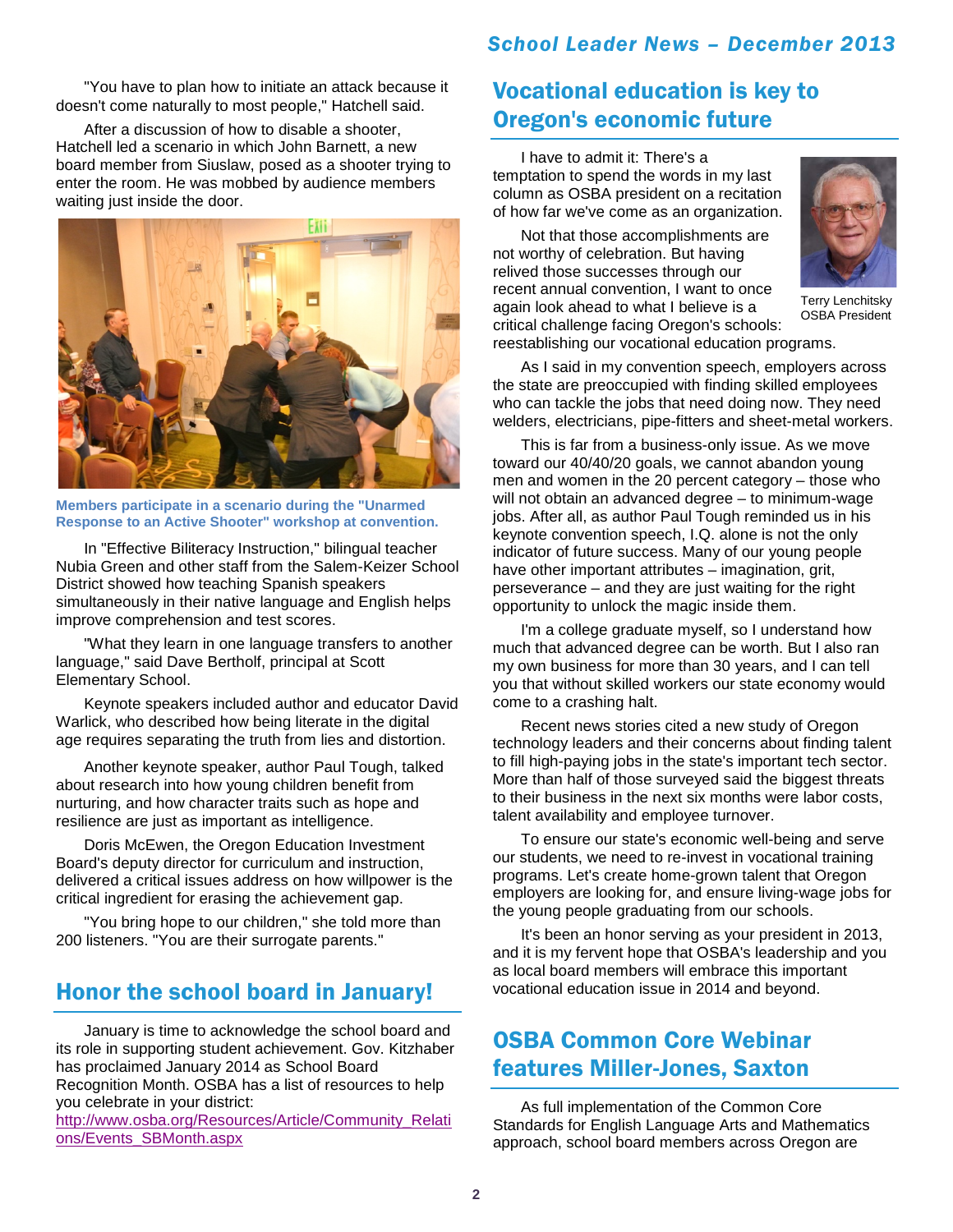receiving questions from parents and community members at an increasing rate.

OSBA hosted a webinar Dec. 2 with Executive Director Betsy Miller-Jones and Rob Saxton, Oregon's deputy superintendent of public instruction, to help members learn more about the Common Core and the impact this initiative will have on the work of school boards and staff.

Through a series of questions and answers, the two addressed many of the pressing issues – and the misperceptions – on the Common Core State Standards. Among topics discussed were testing, local control over texts and curriculum, board roles in implementing the standards and state participation in their adoption.

You may listen to a replay of the webinar at [http://www.osba.org/Calendar/Events/Webinar-](http://www.osba.org/Calendar/Events/Webinar-CommonCore-2013-12-02.aspx)[CommonCore-2013-12-02.aspx.](http://www.osba.org/Calendar/Events/Webinar-CommonCore-2013-12-02.aspx)

## Annual Convention helps forge connections with members

OSBA's Annual Convention offered a wonderful time last month to celebrate success, share challenges and hear about new ideas with new and old friends. Thanks to all of you who attended and participated in the

convention's many events!

We hope to see those of you who could not attend at another OSBA event during the coming year, at a number of sites around the state. For example, we have our Bonds, Ballots and Buildings Conference coming up in Salem on Jan. 10, PACE Day is set for April 25 in Eugene and once again we'll meet in Bend for our Summer Board Conference, set for July 18-20.



Betsy Miller-Jones Executive Director

Convention 2013 offered attendees another new opportunity: Region Roundtables. The Roundtable sessions allowed board members from each of the OSBA regions to meet with their OSBA and Legislative Policy Committee members to discuss the results of the Fall Regionals, share common concerns and provide feedback on proposed ideas. They were very well received. Next year we will move the time to earlier in the conference with the hope that even more attendees will participate.

As you look ahead to the holidays I hope you include in your celebrations the successes you have had in your district, and we have had statewide this year. There is much for us to do ahead, but don't forget the great things you have helped create in your local schools and in our statewide efforts to improve student achievement and K-12 funding.

As I said in my convention speech, thanks to all of you for being shining lights for public education and Oregon's children.

## OSBA elections are continuing – remember to vote

OSBA elections run through Dec. 13. Open this year are all even-numbered positions, Positions 1 and 15 on the OSBA Board of Directors and all Legislative Policy Committee (LPC) positions.

Local boards will be voting on OSBA Board and LPC representatives for each region, as well as any resolutions. Betsy Miller-Jones, OSBA's executive director, reminds members to ask board chairs to place the election on board meeting agendas.

Election materials and a calendar can been found on the OSBA website. From the home page, click on "About OSBA" and "Election Center."

# OSBA members identify legislative and service needs during Fall **Regionals**

One of the high points of OSBA's Fall Regional visits, which wrapped up in late October after 20 stops and 5,000-plus miles of driving, is hearing from our members.

From The Dalles to Vale to Bandon to Seaside, we asked for input in two areas: legislative issues and OSBA services. Attendance was up significantly, to 691 – the highest in a decade. Some common themes emerged.

#### **Legislative issues:**

- Universal concern about the pace of change in education and the ability of schools, students and staff to keep up with all the new mandates and data reports – members want OSBA to continue our mandate relief efforts at the Legislature;
- While board members are pleased with the increased funding for K-12, they are concerned



**Terry Lenchitsky listens to members' input at OSBA's Fall Regional Meeting in Condon.**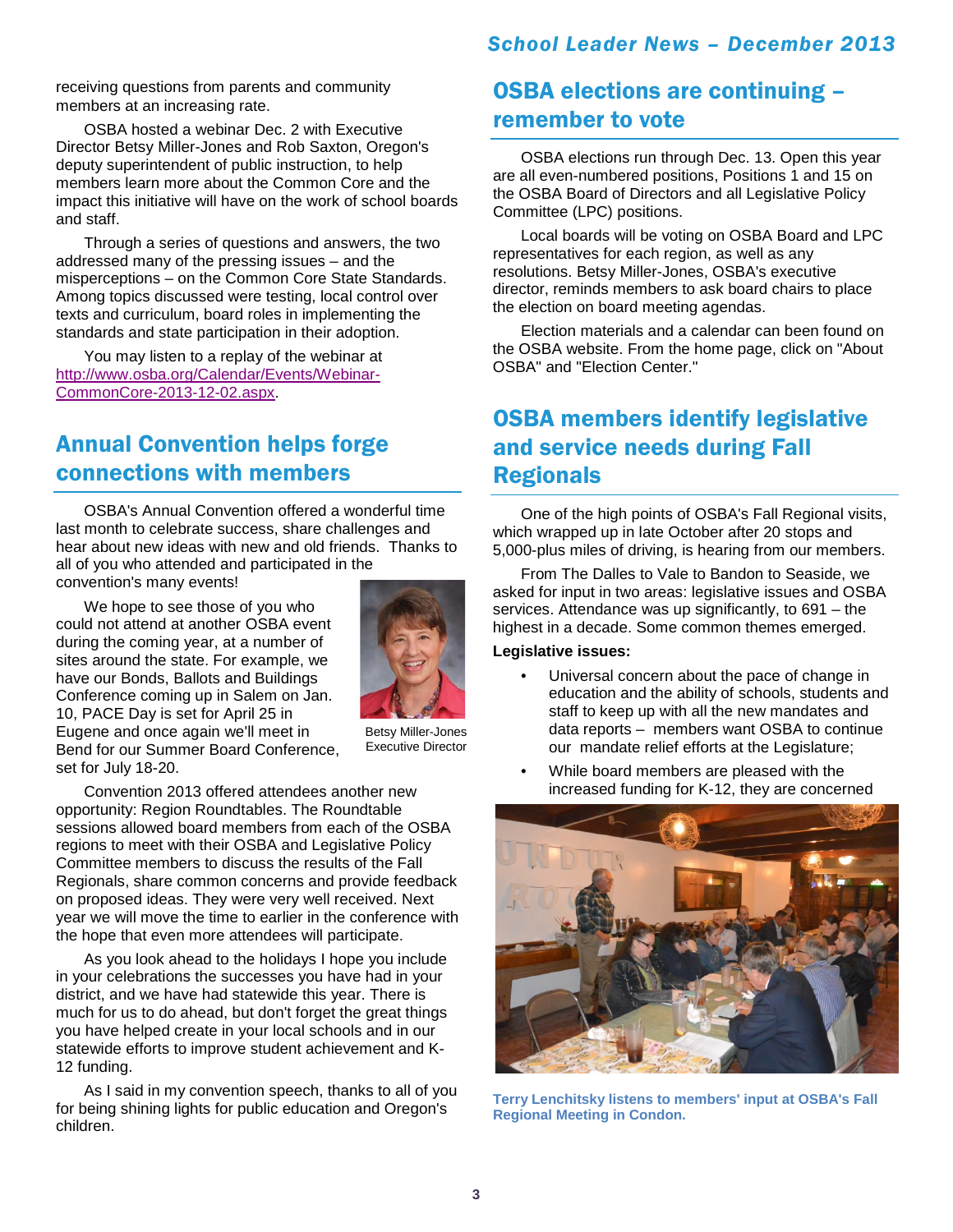our state still hasn't ensured adequacy or stability in tough economic times by taking on revenue reforms;

- Although they are satisfied with our work during the Special Session, OSBA members want our association to keep pressing the Legislature to control the growing costs of PERS;
- Districts need state matching funds and grants to address the need for capital construction, deferred maintenance and technology improvements;
- Funding to pay for the true costs of full-day kindergarten and needed facilities improvements weighs heavily on the minds of many board members;
- Lack of funding for special education services and the lack of permanent funding streams for small, rural schools are a continued concern; and
- OSBA members want a school board member representing their interests on the Oregon Education Investment Board.

#### **OSBA services:**

- In general, OSBA members are very pleased about the increased emphasis on customer service over the past year or so;
- Our core services (Legal/Labor/PACE/Policy) and extra programs such as NewsClips, Lighthouse and Ask Betsy are well-liked and frequently accessed by members;
- Our members expressed a strong desire for more online trainings or "on-demand" access to professional development and materials;
- Old and new members want to expand programs such as Leadership Oregon and ask that we provide more trainings, orientations and information for new school board members;
- Many members would like OSBA to help them set up local meetings with legislators and provide more opportunities for local peer-to-peer interactions;
- Our membership would like us to expand our efforts to partner with other education organizations to help counteract all of the negative messages about K-12 education; and
- Most importantly, our members want us to keep coming to them for Fall Regionals, trainings and services.

Betsy Miller-Jones, OSBA's executive director, said legislative staff would use input from the Fall Regionals as a starting point for discussions with the association's Legislative Policy Committee when members meet in January.

Miller-Jones said she would work with OSBA's staff and board members to identify areas in which OSBA can improve services in response to members' suggestions.

"As a member services agency we have to continually look for ways to provide value to school board members,' she said. "I'm so thankful for board members who took time to spend an evening with us, and we are taking their suggestions to heart."

A complete summary of Fall Regionals suggestions, by community, can be found on OSBA's website at [http://www.osba.org/News%20Center/Announcements/20](http://www.osba.org/News%20Center/Announcements/2013-11-25_Fall_Regional_comments.aspx) [13-11-25\\_Fall\\_Regional\\_comments.aspx.](http://www.osba.org/News%20Center/Announcements/2013-11-25_Fall_Regional_comments.aspx)

## PACE trustees hear about improved outlook

Trustees of the Property and Casualty Coverage for Education (PACE) Trust heard a number of indicators this week that fiscal 2012-13 is shaping up to be a much better year than the previous one.

During their regular meeting Dec. 2 in Salem, trustees heard separate reports from an outside actuary and auditor. Paired with reports on the trust's finances, underwriting and investments, the outlook for PACE is moving in a good direction.

 "When I look at financial statements I'm more interested in the direction than the position," auditor James Marta told trustees.



Specifically, Marta and Kevin Wick (Price Waterhouse Coopers), who provided the actuarial review, outlined the following:

- Net unpaid claims are estimated at \$21.1 million, with a payment curve extending to 2024. (Some claims incurred this year may not be reported or paid for years to come).
- The pool's gross loss history has varied from \$6 million to \$11 million annually since 2007, but has been shielded from higher volatility by paying for reinsurance.
- About 63 percent of the pool's risk is associated with general liability coverage.
- To be completely funded, the pool would need \$19 million to \$23 million in assets, instead of the \$10 million to \$15 million it has typically had.
- Total net assets for the fiscal year ending June 30, 2013, were \$12.2 million, a \$1.7 million increase over the previous year.
- Net estimated incurred claims for 2012-13 were \$9.7 million – about \$1 million less than the year before.

Mike Doherty, chief financial officer of the Special Districts Association of Oregon (SDAO), told trustees that property claims for the current fiscal year have been lower than expected.

"We are heading back in the right direction," he said.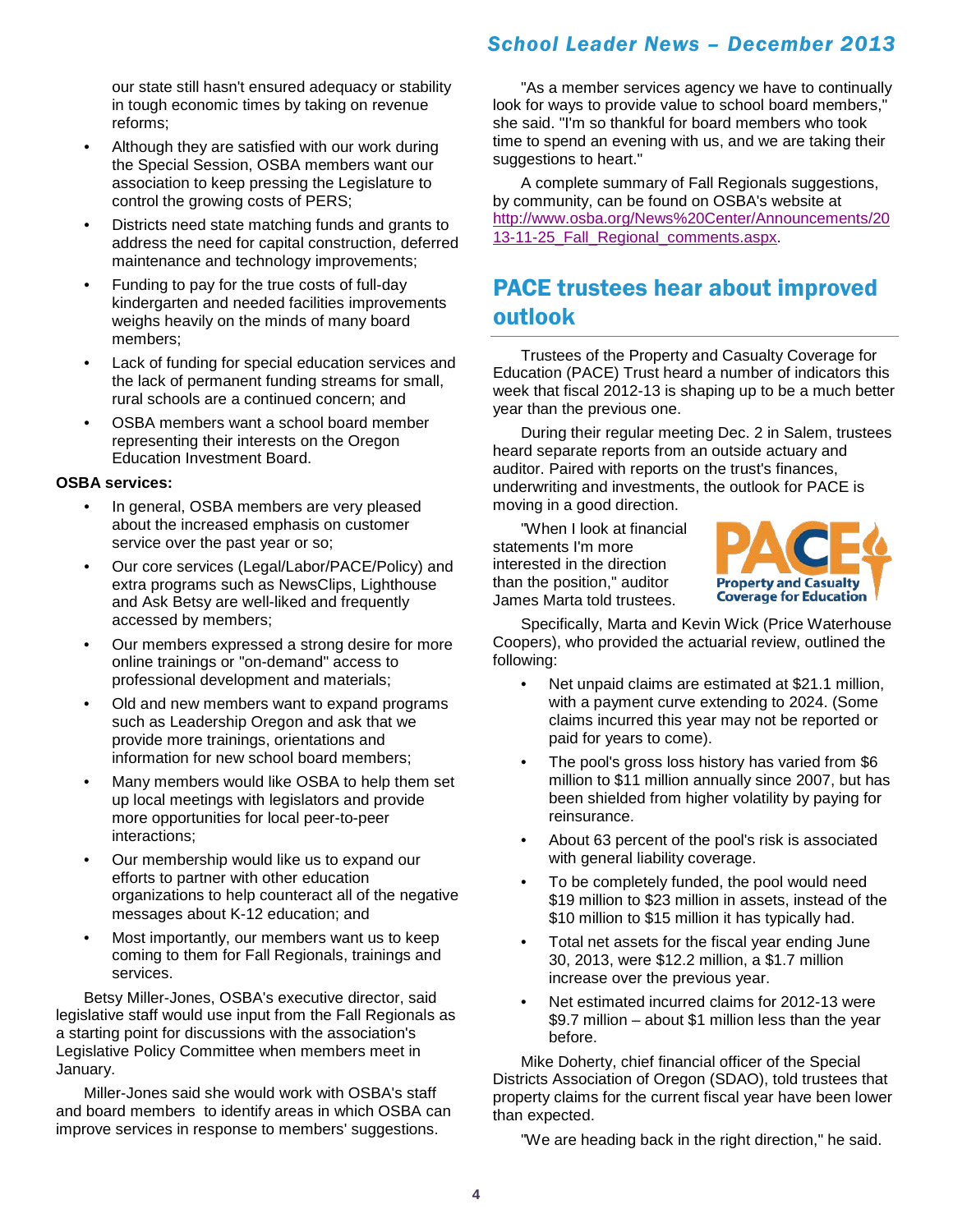He said staff had solicited insurance quotes for increased coverage for cyber liability, but that premium costs exceeded the potential for benefits.

 Staff said PACE essentially provides full coverage now for cyber liability.

Lisa Freiley, OSBA's director of legal, labor and PACE services, said planning is proceeding for PACE Day on April 25 in Eugene.

# Bonds, Ballots and Buildings Conference set for Jan. 10 in Salem

Recent school bond election results point out the need for effective strategizing, and OSBA has designed a conference with board members and districts in mind.

The Bonds, Ballots and Buildings Conference will be held Jan. 10 in Salem. Workshop offerings include an opportunity to learn from the winners, pre-bond basics, focus on state programs, a team approach to bond planning, survey data, technology, post-election actions,



campaigns on the cheap and more.

The keynote address by Secretary of State Kate Brown will provide an update on election law.

After a very successful

2012, when nine of 12 school bonds passed statewide, only seven of 23 have passed in 2013. Some elections have been decided by a hair: Culver passed an \$8.8 million bond in November by only five votes – 590 to 585.

"We're putting together a lineup designed to help boards and districts go from 'almost got there' to victory," said Tricia Yates, OSBA's director of communications.

More information and conference registration materials are available at [www.osba.org/bbb.](http://www.osba.org/Calendar/Events/Bonds_Ballots_and_Buildings-2014.aspx)

### Members receive Leadership Institute, Master Board awards

Seven locally elected school board members were recognized Nov. 16 with a platinum award for completing course work through OSBA's Leadership Institute.

Platinum awards were earned by **Betty Reynolds**, West Linn-Wilsonville; **Ron Johnson**, Cascade; **Ernie Blatz**, North Wasco County; **Christine Riley**, Northwest Regional ESD; **Bruce McCain**, Reynolds; **Richard Pardy**, Rogue River; and **Judy Breeden**, Sheridan.

The awards, presented at OSBA's annual convention in Portland, recognize board members for significant levels of achievement in leadership and development. There are four levels: bronze, silver, gold and platinum. (See accompanying list of all recipients.)

OSBA also awarded the Master Board Award to the Neah-Kah-Nie, Nestucca Valley and Ontario school boards. The Master Board Award is given to boards that meet rigorous standards for individual and organizational training and school governance.

Betsy Miller-Jones, OSBA's executive director, congratulated recipients on their achievement.

"School board members already put in hundreds of hours every year on behalf of Oregon's children," she said. "This is an extra measure of their dedication."

#### *2013 Leadership Institute Award Recipients*

| Name                    | <b>District</b>               | Award         |
|-------------------------|-------------------------------|---------------|
| <b>Vincent Adams</b>    | Corvallis                     | <b>Bronze</b> |
| Liz Alperin             | Lebanon Community<br>Schools  | Silver        |
| <b>Ernie Blatz</b>      | North Wasco County            | Platinum      |
| Judy Breeden            | Sheridan                      | Platinum      |
| Kevin Cassidy           | <b>Baker</b>                  | <b>Bronze</b> |
| <b>Adrian DeLeon</b>    | Coos Bay                      | <b>Bronze</b> |
| Linda Eskridge          | <b>Molalla River</b>          | Silver        |
| Diego Hernandez         | Reynolds                      | <b>Bronze</b> |
| Ron Johnson             | Cascade                       | Platinum      |
| <b>Bill Kemper</b>      | Corvallis                     | <b>Bronze</b> |
| Paul Kraft              | Ontario                       | <b>Bronze</b> |
| <b>Christine Larsen</b> | David Douglas                 | <b>Bronze</b> |
| <b>Robert Lee</b>       | Reynolds                      | Gold          |
| Debbie McBee            | Pendleton                     | <b>Bronze</b> |
| <b>Bruce McCain</b>     | Reynolds                      | Platinum      |
| <b>Tim McElrath</b>     | Milton-Freewater              | Silver        |
| Don Miller              | Milton-Freewater              | <b>Bronze</b> |
| <b>Glenn Miller</b>     | Hillsboro                     | <b>Bronze</b> |
| Lisa Mitchell           | Perrydale                     | <b>Bronze</b> |
| Michael Moore           | Klamath Falls City<br>Schools | <b>Bronze</b> |
| Larry Nicholson         | Medford                       | <b>Bronze</b> |
| Patti Norris            | <b>Crook County</b>           | Silver        |
| <b>Richard Pardy</b>    | Rogue River                   | Platinum      |
| Don Rankin              | Hermiston                     | Silver        |
| Shannon Raybold         | David Douglas                 | <b>Bronze</b> |
| <b>Betty Reynolds</b>   | West Linn-Wilsonville         | Platinum      |
| <b>Christine Riley</b>  | Northwest Regional<br>ESD     | Platinum      |
| <b>Cindy Sapp</b>       | Knappa                        | <b>Bronze</b> |
| Donn Wahl               | Central                       | <b>Bronze</b> |
| Diane Wilkinson         | Nestucca Valley               | Silver        |
| Kathy Zehner            | Central                       | Gold          |